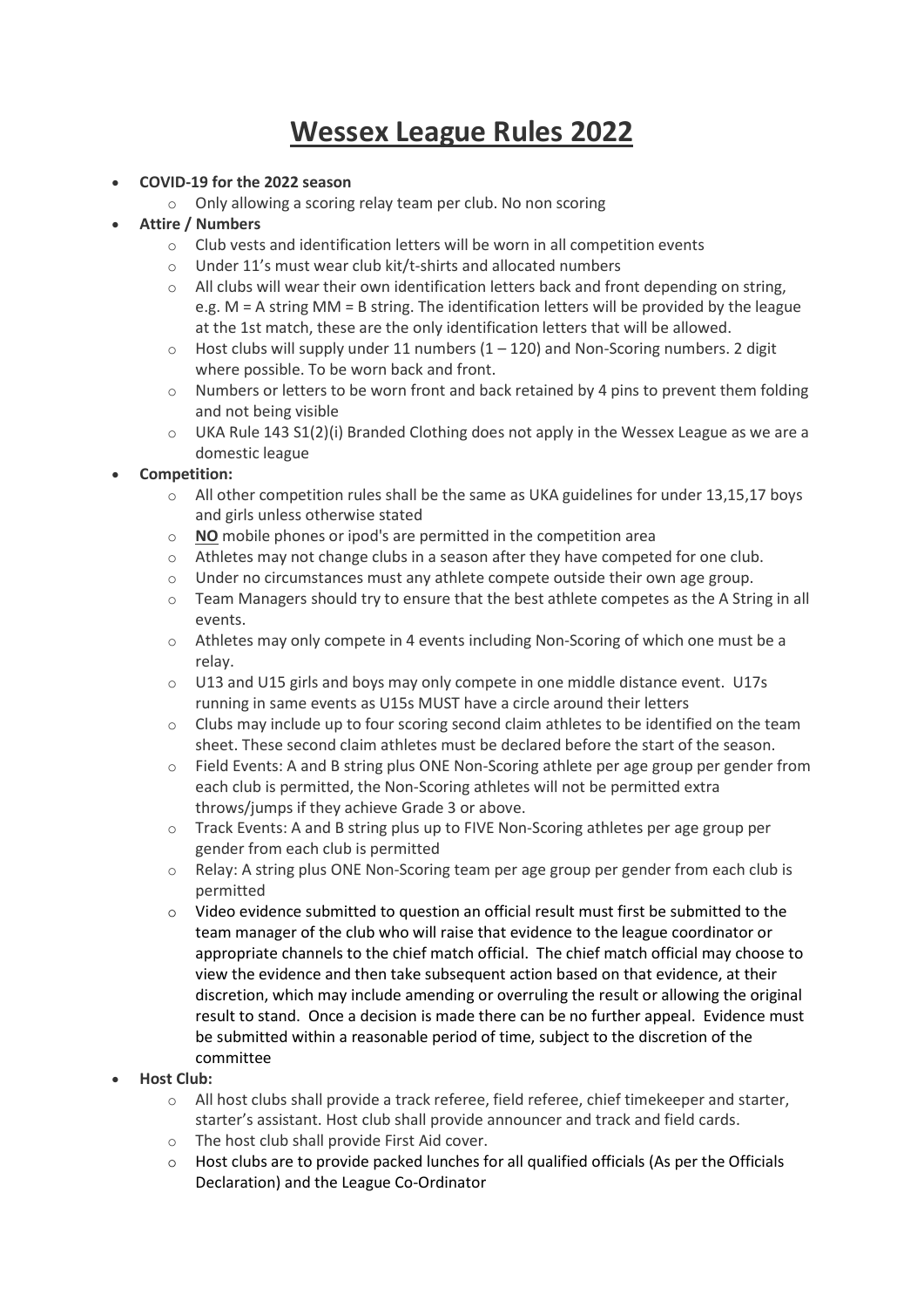- $\circ$  Host clubs shall issue a set of draft results to all competing clubs and the League Secretary within 24 hours of the meeting for verification.
- $\circ$  The host club is to acknowledge receipt of official and team declarations from competing teams.
- o The timetable shall be strictly followed where ever possible.
- $\circ$  All matches to be scored from 6 points for first place to 1 for last place.
- All Clubs:
	- $\circ$  All clubs shall provide a field team of three or more judges (at least one must be a qualified) plus one track judge and one timekeeper.
	- $\circ$  Every competing club to ensure that no athlete can compete in any event unless they have been competently coached in the event and be fully acquainted with all the rules and safety aspects of the event. Team managers to endorse this rule on every team declaration.
	- $\circ$  Every competing club to submit official's declaration sheet to host club one week prior to match. This allows host club to react if there is going to be a short fall in officials. FAILURE TO SUBMT THIS SHEET WILL RESULT IN CLUB NOT BEING ABLE TO COMPETE ON THE DAY. NO OFFICIALS = NO MATCH
	- $\circ$  Every competing club to submit team declarations by the time and date requested by host clubs, the team sheets must include URN Numbers for U13 athletes and above and Date of Birth for U11s. Failure to do this could result in suspension from the league.
	- $\circ$  If 2 or more clubs are unable to attend a scheduled match then that match may be postponed at the discretion of the league chairman
- Field Events:
	- o Trials: All field events except high jump will be of 3 trials. Any athlete reaching an AAA grade 3 or above will receive 2 additional attempts (Except for Non-Scoring Athletes)
	- $\circ$  High Jump: Starting height for the high jump will be:
		- Under 13 Girls 1.00m Under 13 Boys 1.00m
		- Under 15 Girls 1.10m. Under 15 Boys 1.20m.
		- Under 17 Women 1.20m. Under 17 Men 1.30m.
	- $\circ$  Then the height will go up in 5cm increments. The last three competitors in each age group will be allowed to increase the height by 2cm
	- $\circ$  Athletes must not mark their run up with any item apart from tape or marker provided by Host Team, this applies equally to both senior athletes and Quad Kids
- Quad Kids:
	- $\circ$  Teams are limited to 10 athletes per gender. (There are to be NO Non-Scoring athletes in Quadkids)
	- o Athletes must be in school years 4 & 5 and under eleven by August 31st of the competition year.
	- o Quadkids will be divided into 2 pools per gender for the field events
	- $\circ$  Quadkids must assemble at nominated meet point then be escorted to the event.
	- $\circ$  Quadkids team manager can remain within the track perimeter during competition to help and assist as necessary. (Only one adult per Quadkids Team will be allowed inside the track)
	- o Vortex will be 3 straight throws with only the longest measured.
		- All throws to be measured from a central point (like javelin)
		- The Vortex must be thrown with the same technic as a Javelin i.e. Pull Throw
	- $\circ$  Long jump will be 1 practice jump followed by 2 competition jumps.
		- A 3rd jump will be allowed if the first 2 are NO jumps, failing that  $3^{rd}$  jump will result in 3 NO jumps
		- Quadkids shall compete in sequential order within each round, similar to older athletes.